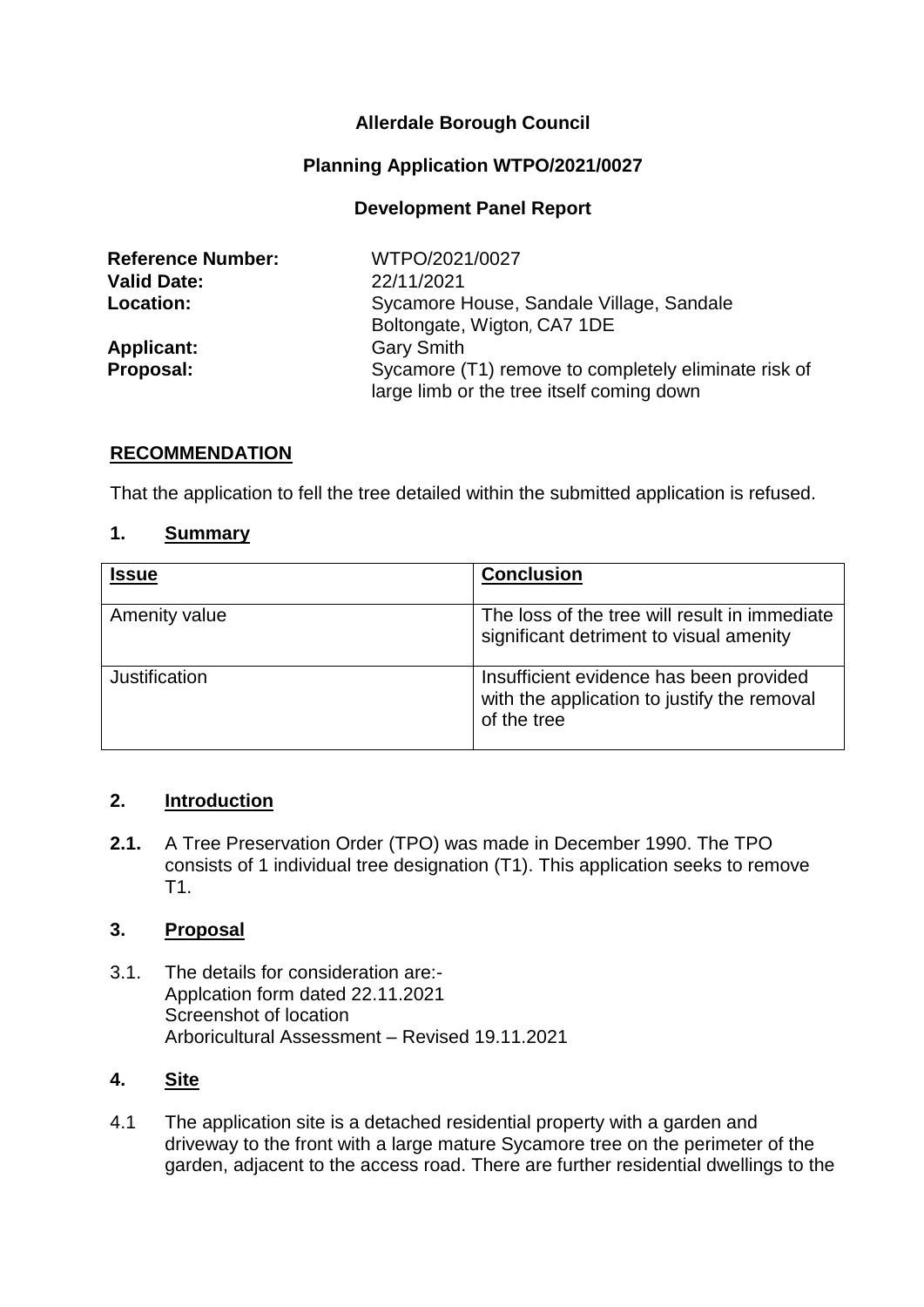immediate north and south of the site with agricultural fields to the east and west. A number of trees line the road to the west upon the boundaries of the agricultural fields.

# **5. Relevant Planning History**

5.1 WTPO/2021/0016 - Crown thin up to 30%, crown reduce by 1 metre, remove one of the lowest limbs leaning out towards the entrance to the property, roughly 6" in diameter – Granted with conditions 21.06.2021

HOU/2021/0196 - Taking down of existing conservatory and erection of new living room extension – Granted with conditions 21.10.2021

# **6. Representations**

6.1. **Bolton's Parish Council –** Bolton's parish Council object to this application on the following grounds; the arboriculture assessment accompanying the application does not provide evidence that the tree, in its entirety, poses a risk to property or life. On the contrary the assessment statement states that the tree is in 'moderate condition' as opposed to poor or dangerous condition. Additionally the priority for any works is graded low. No consideration is given in the report to the possibility of pruning the tree and removing the dead limbs, or reducing the height of the crown, which would eliminate the risk of failing limbs or damage to the property in the event that the tree itself were to fail. Bolton's Parish Council requests that an independent survey be undertaken to assess any potential risks posed by the tree. If the conclusion of that survey is that the tree does need to be felled, Bolton's Parish Council further requests that a condition be applied to any consent that requires replanting of a native species of tree or, as suggested in the report, a hedge, within a specified time period.

# **7. Legal background**

7.1 The primary legislation relating to Tree Preservation Orders is the Town and Country Planning Act 1990 as amended by section 192 of the 2008 Planning Act. The 1990 Act provides the ability for secondary legislation to be made setting out the statutory framework for the making and confirming of Tree Preservation Orders. Currently this is the Town and Country Planning (Tree Preservation) (England) Regulations 2012 which came into force on 6 April 2012.

# **8. Policy and Guidance Framework**

8.1 Following the publication of the first National Planning Policy Framework (NPPF) in 20121 the government commenced the on-line National Planning Practice Guidance (NPPG) to replace guidance such as circulars. The NPPG is a live document that can be updated. At the time of this report it advised that:-

"Local planning authorities can make a Tree Preservation Order if it appears to them to be 'expedient in the interests of amenity to make provision for the preservation of trees or woodlands in their area'.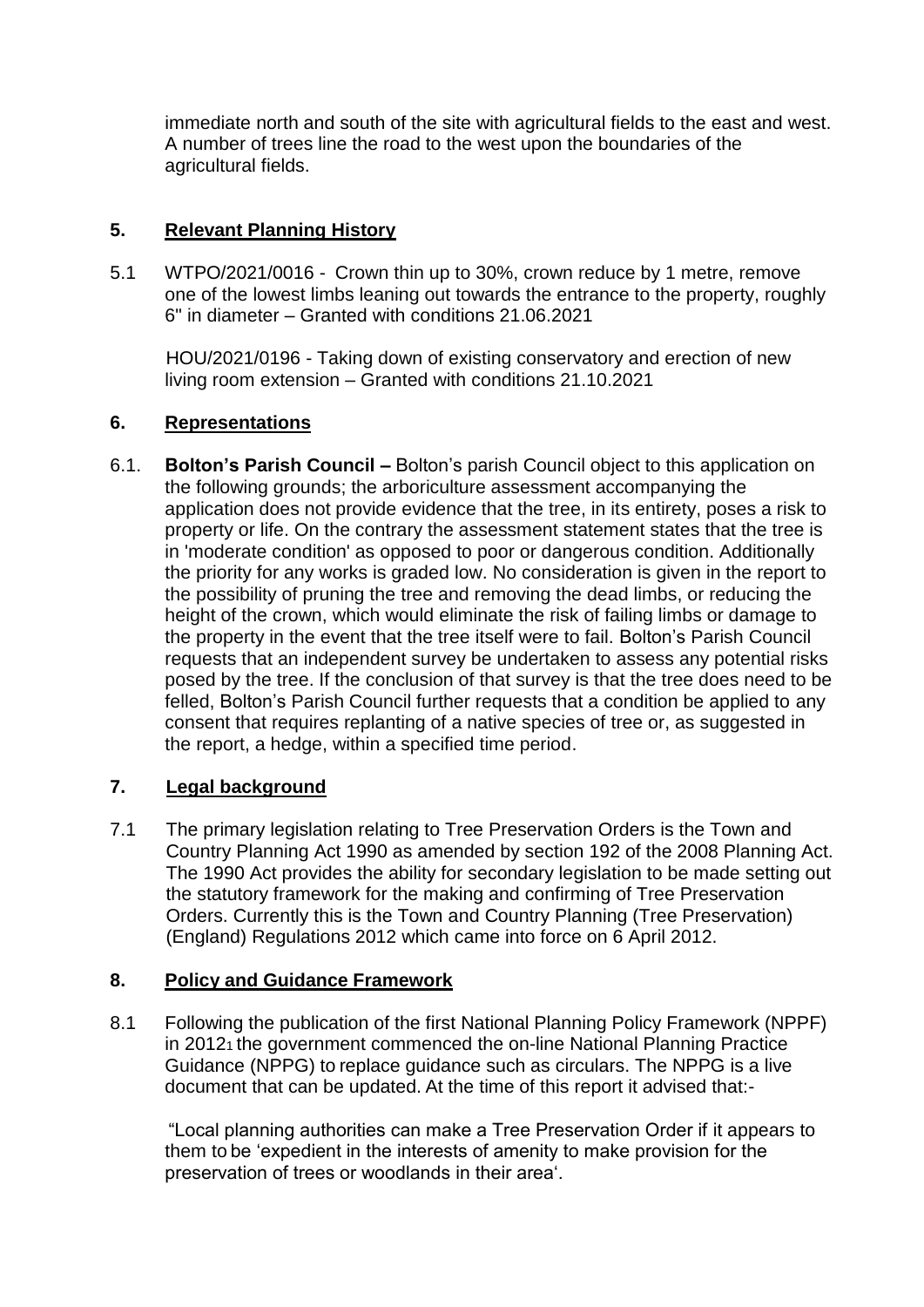Authorities can either initiate this process themselves or in response to a request made by any other party. When deciding whether an Order is appropriate, authorities are advised to take into consideration what 'amenity' means in practice, what to take into account when assessing amenity value, what 'expedient' means in practice, what trees can be protected and how they can be identified."

<sup>1</sup>A 3rd edition of the NPPF now applies (Feb 2019)

<sup>2</sup>Paragraph: 005 Reference ID: 36-005-20140306 Revision date: 06 03 2014

#### **8.2 Amenity**

It is noted that 'Amenity' is not defined in the primary or secondary legislation so a judgement has to be made. The NPPG advises that Orders should be used to protect selected trees and woodlands if their removal would have a significant negative impact on the local environment and its enjoyment by the public. Before authorities make or confirm an Order they should be able to show that protection would bring a reasonable degree of public benefit in the present or future. It cites various criteria which can be used by councils to make the judgement:-

- **Visibility -** The extent to which the tree can be seen by the public. It should normally be visible from a public place, such as a road or footpath, or accessible by the public.
- **Individual, collective and wider impact -** Public visibility alone will not be sufficient to warrant an Order. The Council also needs to consider size and form; future potential as an amenity; rarity, cultural or historic value; contribution to, and relationship with, the landscape and; contribution to the character or appearance of a conservation area.

Where relevant the Council may also consider taking into account other factors, such as importance to nature conservation or response to climate change. These factors alone would not warrant making an Order.

#### **9. History**

- 9.1 A Tree Preservation Order (TPO) was made on the tree in December 1990. This was following the grant of planning permission for the dwelling at the application site (planning ref. 2/1990/0540).
- 9.2 An application to fell the tree was submitted last year (planning ref. WTPO/2021/0016). The report submitted at the time of the application recommended various works but did not recommend felling of the tree. Following advice from officers that the application would likely be refused given the lack of supporting justification for the tree's removal, the application was amended in line with the recommendations provided in the submitted report and consent was granted on 21.06.2021 for the following works; Crown thin up to 30%, crown reduce by 1 metre and remove one of the lowest limbs leaning out towards the entrance to the property, roughly 6" in diameter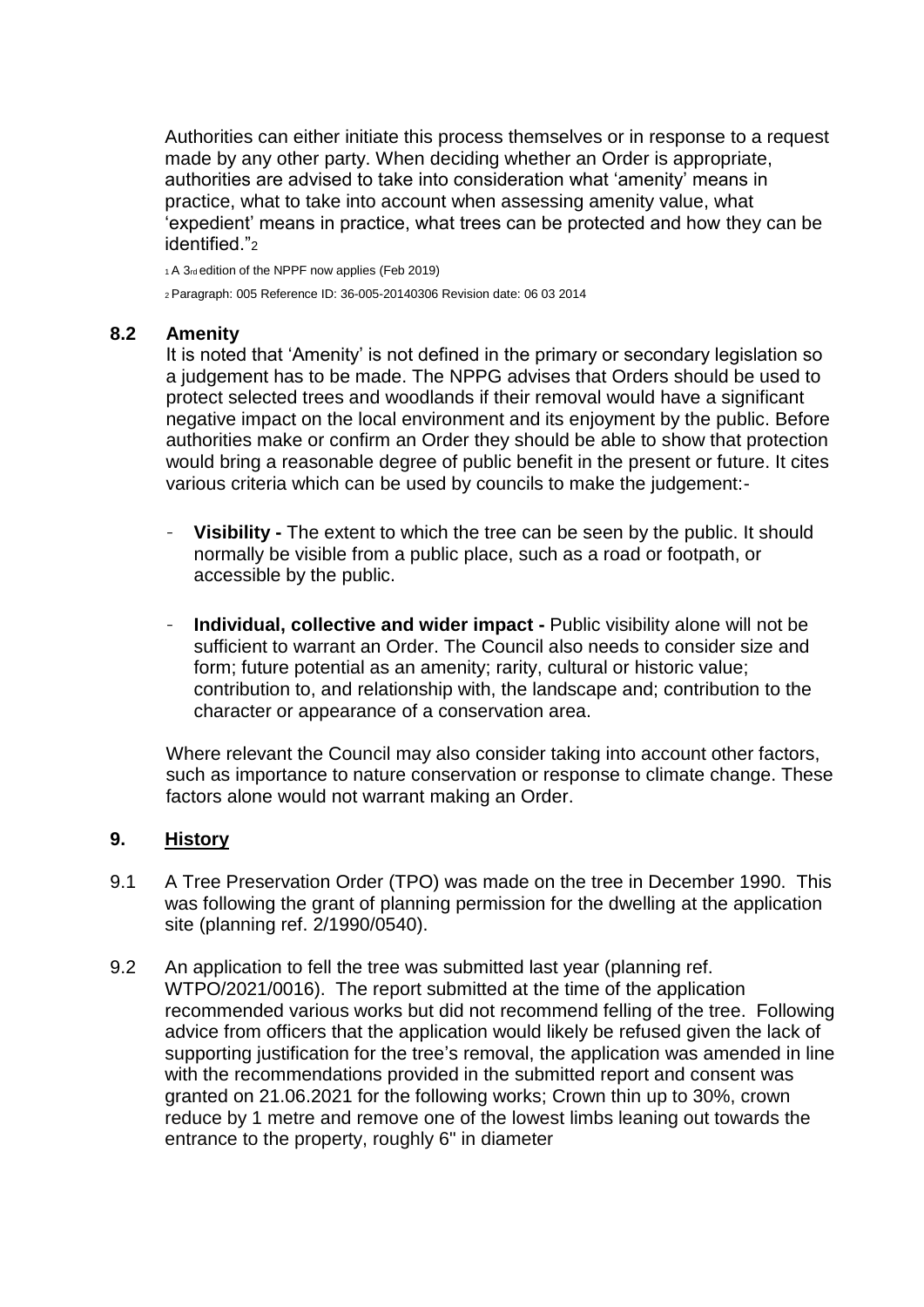9.4 The application submitted for consideration seeks approval to remove the protected Sycamore tree to completely eliminate the risk of the tree or a large limb coming down and damaging the property and/or vehicles, access road and residents. The application confirms the applicant has reported the tree shredding at least one or two large branches per year and has suggested replanting with native broadleaf such as a Beech hedge to mitigate the loss of the tree.

## **10. Assessment:**

- 10.1. The tree is considered to be a prominent feature which is clearly visible from public vantage points within the village of Sandale. The tree is a mature specimen and was safeguarded around the time planning permission was granted for the residential dwelling. Whilst there are other trees on the opposite side of the road, there are no individual trees fronting the roadside of the dwellings within close proximity of the protected Sycamore and officers consider due to its size and close proximity to the public highway, the loss of this tree would be clearly apparent to residents of the village familiar with this area.
- 10.2 The submitted qualified report states the reasons for removing the tree is to eliminate the risk of the tree or large limbs coming down onto the house, vehicles or road, given it being a mature specimen having reached its full size with a heavy crown and a lean towards the property. The report also states the tree has some visible signs of some dead larger limbs that are likely to fail in the coming windy winter months and also refers to the tree having epicormic growth at the butt and lower trunk which would indicate the tree is undergoing some stress which could mean it is failing further into the heartwood or simply because it has been heavily pruned. No risk assessment has been included in the report and the priority given for the recommend work is low; up to 12 months.
- 10.3 A TEMPO assessment has been carried out in relation to tree which resulted in a score of 15; TPO defensible. This score was reached following the following criteria (listed with scores and definitions):-

Part 1: Amenity Assessment

a) Condition and suitability of TPO – score of 3 (fair/satisfactory)

b) Retention span (in years) & suitability for TPO – score of 2 (20-40 suitable)

c) Relative public visibility & suitability for TPO – score of 4 (large trees, or medium trees clearly visible to the public)

d) Other factors – score of 1 (trees with none of the above additional redeeming features)

Part 2: Expediency assessment

Score of 5 – immediate threat to tree

Part 3: Decision guide

Total score of 15 – TPO defensible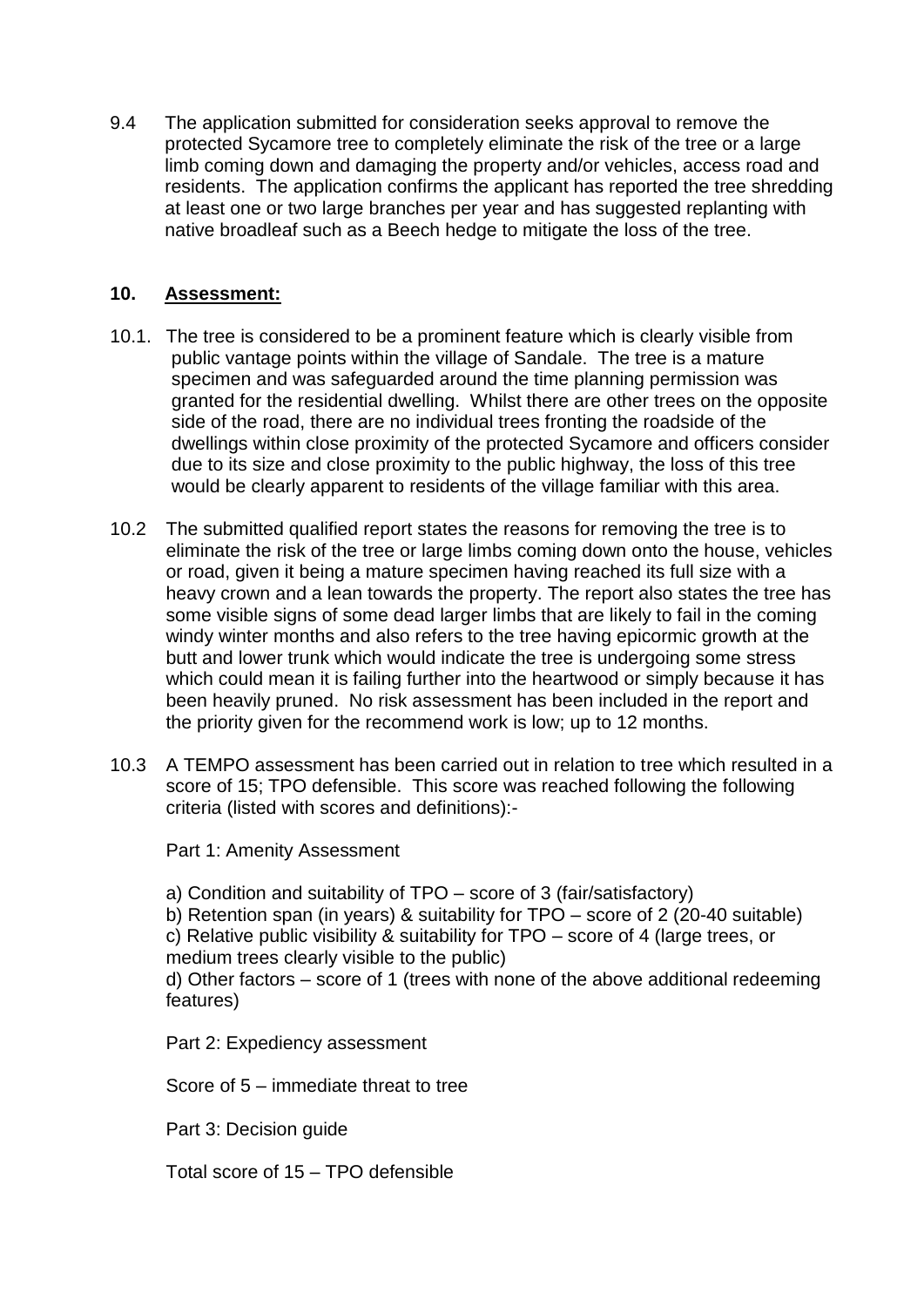- 10.4 Following the call in of the application to development panel, an independent assessment of the tree has been carried out on behalf of the Council. The assessment consisted of two methods; Visual Tree Assessment and Quantified Tree Risk Assessment. The subsequent report provided following the assessment of the tree concludes there are no obvious signs of decay within the tree therefore the most likely reason for the epicormic growth is the extensive pruning wounds and loss of branches on the tree and that the risk in which the tree poses is "tolerable" and thus works can be carried out to reduce any risk.
	- 10.5 Permission has already been granted for various works to the tree (WTPO/2021/0016). These works would provide a reduction in the overall canopy of the tree therefore reducing any risk associated with the age and size of the tree. In addition to this, dead branches can be removed under the exceptions of the regulations. The exceptions allow removal of dead branches from a living tree without prior notice or consent.

### **11. Conclusions**

11.1. The tree is considered to make a significant contribution to visual amenity, meeting the criteria set out in the TEMPO assessment. Insufficient evidence has been provided with the application to justify the removal of the tree, and an independent report carried out on behalf of the Council concludes the risk identified from the tree is "tolerable" and the previous works approved, if carried out, will lessen that risk resulting in there being no justification to remove the protected tree.

#### **12. RECOMMENDATION**

- 12.1 It is recommended that the application is refused for the following reasons;
	- The loss of this mature tree would result in immediate significant detriment to the visual amenity of the locality
	- Insufficient qualified evidence has been provided with the application regarding any potential future harm or risk to to justify the removal of the tree.